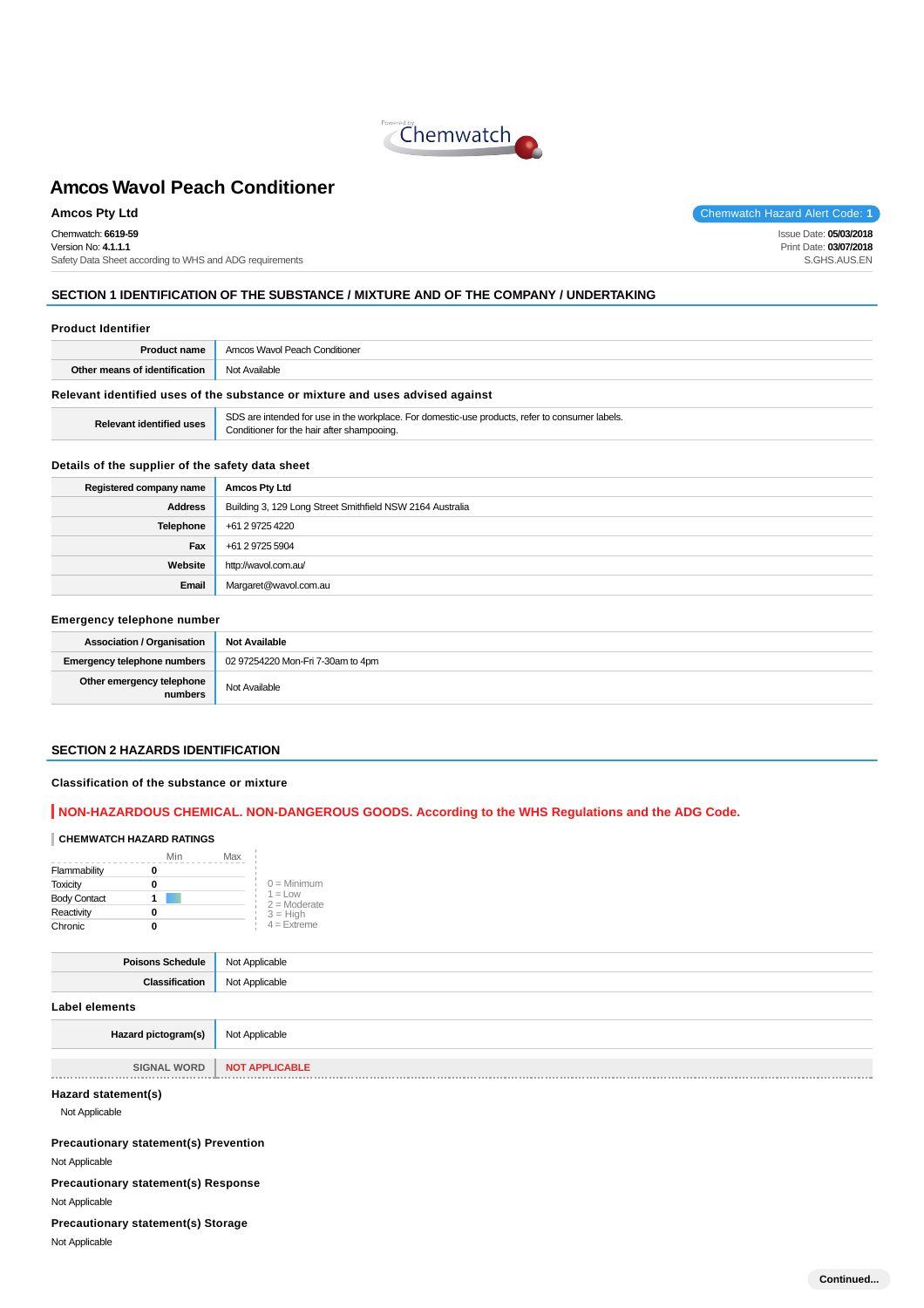### **Precautionary statement(s) Disposal**

Not Applicable

### **SECTION 3 COMPOSITION / INFORMATION ON INGREDIENTS**

#### **Substances**

See section below for composition of Mixtures

#### **Mixtures**

| <b>CAS No</b> | %[weight] | Name                                |
|---------------|-----------|-------------------------------------|
|               |           | No hazardous ingredients or         |
|               |           | ingredients not contributing to the |
| Not Available | 100       | final classification.               |
|               |           | Manufacturer has supplied           |
|               |           | full ingredient information         |
|               |           | for Chemwatch assessment            |

### **SECTION 4 FIRST AID MEASURES**

#### **Description of first aid measures**

| <b>Eye Contact</b>  | If this product comes in contact with the eyes:<br>• Wash out immediately with fresh running water.<br>Ensure complete irrigation of the eye by keeping eyelids apart and away from eye and moving the eyelids by occasionally lifting the upper and lower lids.<br>► Seek medical attention without delay; if pain persists or recurs seek medical attention.<br>Removal of contact lenses after an eye injury should only be undertaken by skilled personnel.                                                      |
|---------------------|----------------------------------------------------------------------------------------------------------------------------------------------------------------------------------------------------------------------------------------------------------------------------------------------------------------------------------------------------------------------------------------------------------------------------------------------------------------------------------------------------------------------|
| <b>Skin Contact</b> | Concentrate and diluted solution is readily removed with water.<br>Abraded or broken skin should be washed carefully and thoroughly.<br>▶ Seek medical attention in event of irritation.                                                                                                                                                                                                                                                                                                                             |
| Inhalation          | If fumes, aerosols or combustion products are inhaled remove from contaminated area.<br>• Other measures are usually unnecessary.                                                                                                                                                                                                                                                                                                                                                                                    |
| Ingestion           | If swallowed do <b>NOT</b> induce vomiting.<br>If vomiting occurs, lean patient forward or place on left side (head-down position, if possible) to maintain open airway and prevent aspiration.<br>• Observe the patient carefully.<br>► Never give liquid to a person showing signs of being sleepy or with reduced awareness; i.e. becoming unconscious.<br>Give water to rinse out mouth, then provide liquid slowly and as much as casualty can comfortably drink.<br>$\blacktriangleright$ Seek medical advice. |

### **Indication of any immediate medical attention and special treatment needed**

Treat symptomatically.

### **SECTION 5 FIREFIGHTING MEASURES**

### **Extinguishing media**

▶ There is no restriction on the type of extinguisher which may be used. Use extinguishing media suitable for surrounding area.

### **Special hazards arising from the substrate or mixture**

| <b>Fire Incompatibility</b>    | None known                                                                                                                                                                                                                                                               |
|--------------------------------|--------------------------------------------------------------------------------------------------------------------------------------------------------------------------------------------------------------------------------------------------------------------------|
| <b>Advice for firefighters</b> |                                                                                                                                                                                                                                                                          |
| <b>Fire Fighting</b>           | • Use water delivered as a fine spray to control fire and cool adjacent area.<br>Do not approach containers suspected to be hot.<br>• Cool fire exposed containers with water spray from a protected location.<br>If safe to do so, remove containers from path of fire. |
| <b>Fire/Explosion Hazard</b>   | $\triangleright$ Non combustible.<br>• Not considered a significant fire risk, however containers may burn.                                                                                                                                                              |
| <b>HAZCHEM</b>                 | Not Applicable                                                                                                                                                                                                                                                           |

### **SECTION 6 ACCIDENTAL RELEASE MEASURES**

#### **Personal precautions, protective equipment and emergency procedures**

See section 8

### **Environmental precautions**

See section 12

### **Methods and material for containment and cleaning up**

|                     | Slippery when spilt.                                    |  |
|---------------------|---------------------------------------------------------|--|
| <b>Minor Spills</b> | $\triangleright$ Clean up all spills immediately.       |  |
|                     | Avoid breathing vapours and contact with skin and eyes. |  |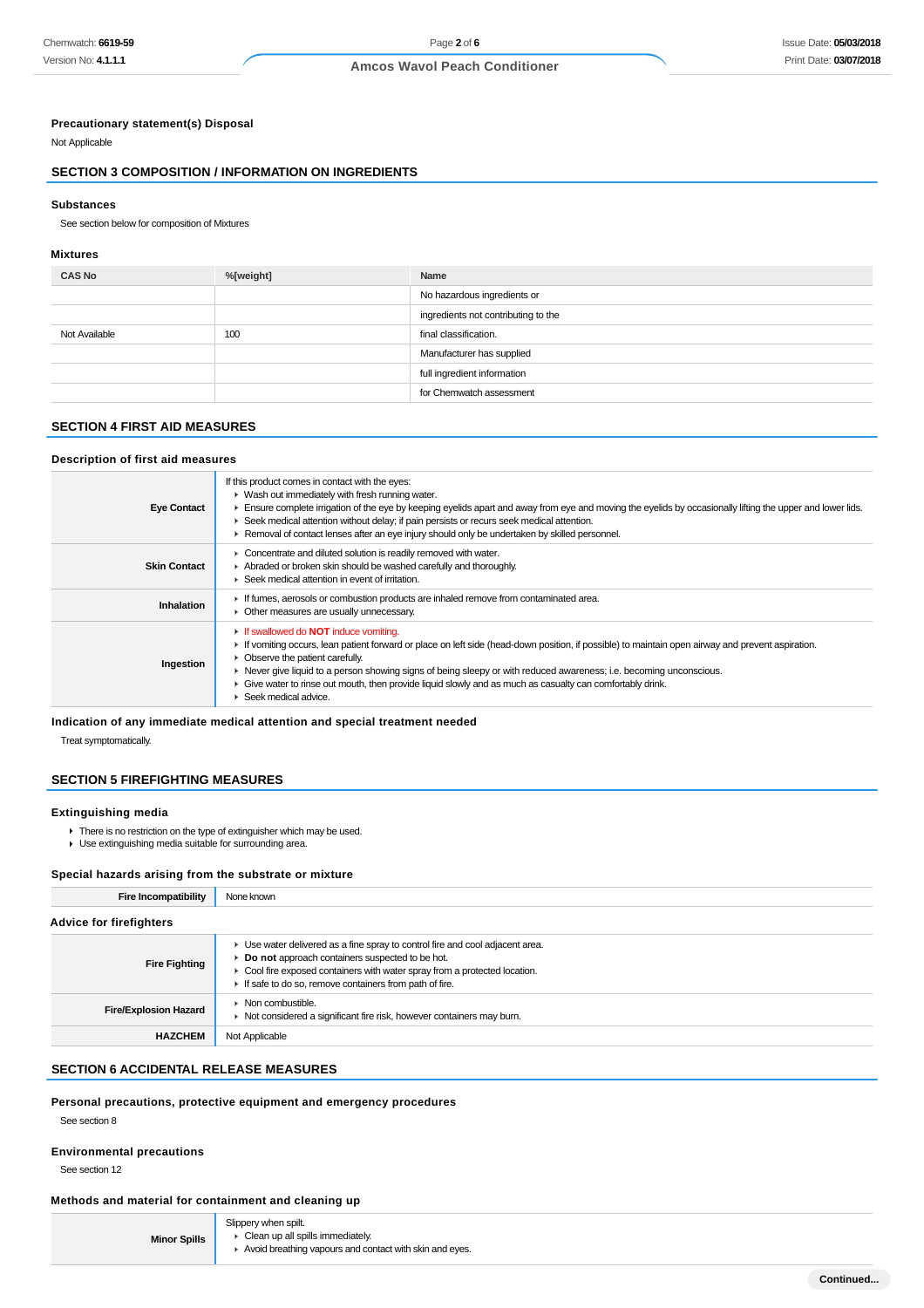|                     | Control personal contact with the substance, by using protective equipment.<br>Contain and absorb spill with sand, earth, inert material or vermiculite.                                                                                                                                  |
|---------------------|-------------------------------------------------------------------------------------------------------------------------------------------------------------------------------------------------------------------------------------------------------------------------------------------|
| <b>Major Spills</b> | Slippery when spilt.<br>• Clear area of personnel and move upwind.<br>Alert Fire Brigade and tell them location and nature of hazard.<br>• Control personal contact with the substance, by using protective equipment.<br>Prevent spillage from entering drains, sewers or water courses. |

Personal Protective Equipment advice is contained in Section 8 of the SDS.

### **SECTION 7 HANDLING AND STORAGE**

#### **Precautions for safe handling**

| Safe handling                                                | Avoid contact with eyes.<br>Avoid physical damage to containers.<br>Wash hands with water after handling.                                                                              |  |
|--------------------------------------------------------------|----------------------------------------------------------------------------------------------------------------------------------------------------------------------------------------|--|
| Other information                                            | Store in original containers.<br>▶ Keep containers securely sealed.<br>Store in a cool, dry, well-ventilated area.<br>Store away from incompatible materials and foodstuff containers. |  |
| Conditions for safe storage, including any incompatibilities |                                                                                                                                                                                        |  |
| Suitable container                                           | Plastic container<br>• Check that containers are clearly labelled and free from leaks                                                                                                  |  |
| Storage incompatibility                                      | None known                                                                                                                                                                             |  |

### **SECTION 8 EXPOSURE CONTROLS / PERSONAL PROTECTION**

#### **Control parameters**

|  | <b>OCCUPATIONAL EXPOSURE LIMITS (OEL)</b> |  |
|--|-------------------------------------------|--|
|--|-------------------------------------------|--|

**INGREDIENT DATA**

Not Available

#### **EMERGENCY LIMITS**

| Ingredient                    | <b>Material name</b> | TEEL-1        | TEEL-2              | TEEL-3        |
|-------------------------------|----------------------|---------------|---------------------|---------------|
| Amcos Wavol Peach Conditioner | Not Available        | Not Available | Not Available       | Not Available |
|                               |                      |               |                     |               |
| Ingredient                    | Original IDLH        |               | <b>Revised IDLH</b> |               |
| final classification.         | Not Available        |               | Not Available       |               |

#### **Exposure controls**

| Appropriate engineering<br>controls | None under normal operating conditions.<br>Provide adequate ventilation in warehouse or closed storage areas.                                                                                                                                                                                                                                                                 |
|-------------------------------------|-------------------------------------------------------------------------------------------------------------------------------------------------------------------------------------------------------------------------------------------------------------------------------------------------------------------------------------------------------------------------------|
| <b>Personal protection</b>          |                                                                                                                                                                                                                                                                                                                                                                               |
| Eye and face protection             | No special equipment for minor exposure i.e. when handling small quantities.<br>OTHERWISE:<br>Safety glasses with side shields.<br>▶ Contact lenses may pose a special hazard; soft contact lenses may absorb and concentrate irritants. A written policy document, describing the wearing<br>of lenses or restrictions on use, should be created for each workplace or task. |
| <b>Skin protection</b>              | See Hand protection below                                                                                                                                                                                                                                                                                                                                                     |
| Hands/feet protection               | No special equipment needed when handling small quantities.<br><b>OTHERWISE:</b> Wear general protective gloves, e.g. light weight rubber gloves.                                                                                                                                                                                                                             |
| <b>Body protection</b>              | See Other protection below                                                                                                                                                                                                                                                                                                                                                    |
| Other protection                    | No special equipment needed when handling small quantities                                                                                                                                                                                                                                                                                                                    |

### **Recommended material(s)**

**GLOVE SELECTION INDEX**

Glove selection is based on a modified presentation of the:

 **"Forsberg Clothing Performance Index".**

The effect(s) of the following substance(s) are taken into account in the **computergenerated** selection:

#### Amcos Wavol Peach Conditioner

| <b>Material</b> | <b>CPI</b> |
|-----------------|------------|
| <b>BUTYL</b>    | Α          |
| <b>NEOPRENE</b> | Α          |
| <b>VITON</b>    | Α          |

#### **Respiratory protection**

Type A-P Filter of sufficient capacity. (AS/NZS 1716 & 1715, EN 143:2000 & 149:2001, ANSI Z88 or national equivalent)

Selection of the Class and Type of respirator will depend upon the level of breathing zone contaminant and the chemical nature of the contaminant. Protection Factors (defined as the ratio of contaminant outside and inside the mask) may also be important.

| Required<br>minimum<br>protection factor | Maximum gas/vapour<br>concentration present in air<br>p.p.m. (by volume) | Half-face<br>Respirator | <b>Full-Face</b><br>Respirator |
|------------------------------------------|--------------------------------------------------------------------------|-------------------------|--------------------------------|
| up to 10                                 | 1000                                                                     | A-AUS/<br>Class1 P2     | ۰                              |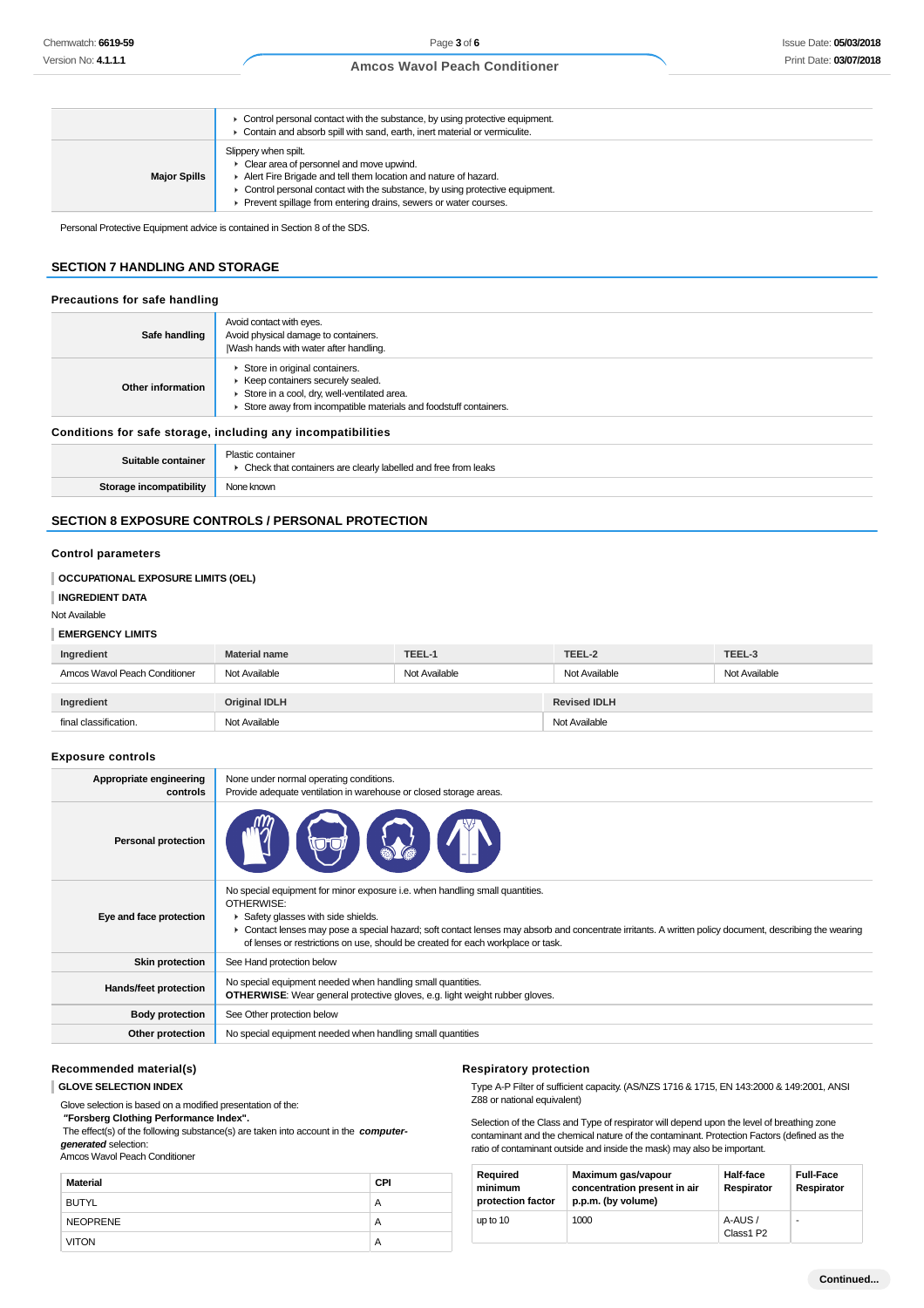| <b>DURRED</b><br><b>NATURA</b> |  |
|--------------------------------|--|
|                                |  |

\* CPI - Chemwatch Performance Index

A: Best Selection

B: Satisfactory; may degrade after 4 hours continuous immersion

C: Poor to Dangerous Choice for other than short term immersion

**NOTE**: As a series of factors will influence the actual performance of the glove, a final selection must be based on detailed observation. -

\* Where the glove is to be used on a short term, casual or infrequent basis, factors such as

"feel" or convenience (e.g. disposability), may dictate a choice of gloves which might otherwise be unsuitable following long-term or frequent use. A qualified practitioner should be consulted.

| up to 50  | 1000  | ۰         | A-AUS /<br>Class 1 P2 |
|-----------|-------|-----------|-----------------------|
| up to 50  | 5000  | Airline * | $\blacksquare$        |
| up to 100 | 5000  | ۰         | A-2 P <sub>2</sub>    |
| up to 100 | 10000 | ۰         | A-3 P2                |
| $100+$    |       |           | Airline**             |

\* - Continuous Flow \*\* - Continuous-flow or positive pressure demand

A(All classes) = Organic vapours, B AUS or B1 = Acid gasses, B2 = Acid gas or hydrogen cyanide(HCN), B3 = Acid gas or hydrogen cyanide(HCN), E = Sulfur dioxide(SO2), G = Agricultural chemicals, K = Ammonia(NH3), Hg = Mercury, NO = Oxides of nitrogen, MB = Methyl bromide, AX = Low boiling point organic compounds(below 65 degC)

#### **SECTION 9 PHYSICAL AND CHEMICAL PROPERTIES**

#### **Information on basic physical and chemical properties**

| Appearance                                      | Creamy pale orange viscous liquid with a pleasant herbal perfume; soluble in warm to hot water. |                                            |                |
|-------------------------------------------------|-------------------------------------------------------------------------------------------------|--------------------------------------------|----------------|
|                                                 |                                                                                                 |                                            |                |
| <b>Physical state</b>                           | Liquid                                                                                          | Relative density (Water = $1$ )            | 0.99           |
| Odour                                           | Not Available                                                                                   | Partition coefficient n-octanol /<br>water | Not Available  |
| <b>Odour threshold</b>                          | Not Available                                                                                   | Auto-ignition temperature (°C)             | Not Applicable |
| pH (as supplied)                                | $3.5 - 4.5$                                                                                     | <b>Decomposition temperature</b>           | Not Available  |
| Melting point / freezing point<br>(°C)          | Not Available                                                                                   | Viscosity (cSt)                            | Not Available  |
| Initial boiling point and boiling<br>range (°C) | Not Available                                                                                   | Molecular weight (g/mol)                   | Not Applicable |
| Flash point (°C)                                | Not Applicable                                                                                  | <b>Taste</b>                               | Not Available  |
| <b>Evaporation rate</b>                         | Not Available                                                                                   | <b>Explosive properties</b>                | Not Available  |
| Flammability                                    | Not Applicable                                                                                  | <b>Oxidising properties</b>                | Not Available  |
| Upper Explosive Limit (%)                       | Not Applicable                                                                                  | Surface Tension (dyn/cm or<br>$mN/m$ )     | Not Available  |
| Lower Explosive Limit (%)                       | Not Applicable                                                                                  | <b>Volatile Component (%vol)</b>           | Not Available  |
| Vapour pressure (kPa)                           | Not Available                                                                                   | Gas group                                  | Not Available  |
| Solubility in water (g/L)                       | Miscible                                                                                        | pH as a solution (1%)                      | Not Available  |
| Vapour density (Air = 1)                        | Not Available                                                                                   | VOC g/L                                    | Not Available  |

#### **SECTION 10 STABILITY AND REACTIVITY**

| Reactivity                                 | See section 7                                                             |
|--------------------------------------------|---------------------------------------------------------------------------|
| <b>Chemical stability</b>                  | Product is considered stable and hazardous polymerisation will not occur. |
| Possibility of hazardous<br>reactions      | See section 7                                                             |
| <b>Conditions to avoid</b>                 | See section 7                                                             |
| Incompatible materials                     | See section 7                                                             |
| <b>Hazardous decomposition</b><br>products | See section 5                                                             |

#### **SECTION 11 TOXICOLOGICAL INFORMATION**

#### **Information on toxicological effects**

| <b>Inhaled</b>      | Not normally a hazard due to non-volatile nature of product                                                                                                                                                                     |                   |  |
|---------------------|---------------------------------------------------------------------------------------------------------------------------------------------------------------------------------------------------------------------------------|-------------------|--|
| Ingestion           | Considered an unlikely route of entry in commercial/industrial environments Ingestion may result in nausea, abdominal irritation, pain and vomiting                                                                             |                   |  |
| <b>Skin Contact</b> | Not considered an irritant through normal use. Irritation and skin reactions are possible with sensitive skin                                                                                                                   |                   |  |
| Eye                 | The liquid may produce eye discomfort causing temporary smarting and blinking.                                                                                                                                                  |                   |  |
| Chronic             | Principal routes of exposure are usually by skin contact No adverse effects anticipated from normal use.                                                                                                                        |                   |  |
|                     |                                                                                                                                                                                                                                 |                   |  |
| Amcos Wavol Peach   | <b>TOXICITY</b>                                                                                                                                                                                                                 | <b>IRRITATION</b> |  |
| Conditioner         | Not Available                                                                                                                                                                                                                   | Not Available     |  |
|                     |                                                                                                                                                                                                                                 |                   |  |
| Legend:             | 1. Value obtained from Europe ECHA Registered Substances - Acute toxicity 2.* Value obtained from manufacturer's SDS. Unless otherwise specified<br>data extracted from RTECS - Register of Toxic Effect of chemical Substances |                   |  |
|                     |                                                                                                                                                                                                                                 |                   |  |

| <b>Acute Toxicity</b>            | w      | Carcinogenicity | ∽      |
|----------------------------------|--------|-----------------|--------|
| <b>Skin Irritation/Corrosion</b> | $\sim$ | Reproductivitv  | $\sim$ |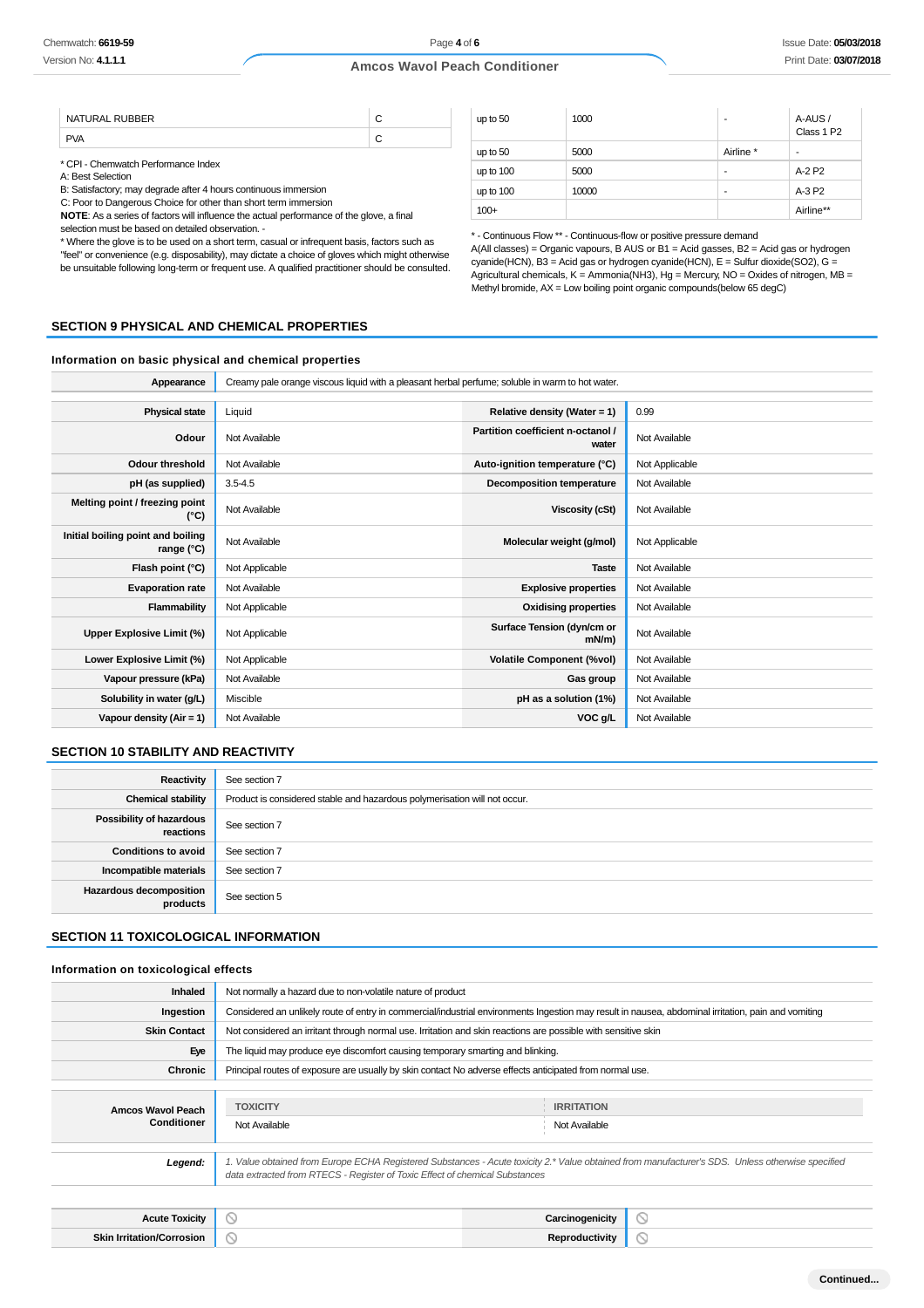| Serious Eye Damage/Irritation               | N | <b>STOT - Single Exposure</b>   |                                                                                                                                                                                                                     |
|---------------------------------------------|---|---------------------------------|---------------------------------------------------------------------------------------------------------------------------------------------------------------------------------------------------------------------|
| <b>Respiratory or Skin</b><br>sensitisation |   | <b>STOT - Repeated Exposure</b> |                                                                                                                                                                                                                     |
| <b>Mutagenicity</b>                         |   | <b>Aspiration Hazard</b>        |                                                                                                                                                                                                                     |
|                                             |   | Legend:                         | $\blacktriangleright$ - Data available but does not fill the criteria for classification<br>$\blacktriangleright$ - Data available to make classification<br>$\bigcirc$ - Data Not Available to make classification |

### **SECTION 12 ECOLOGICAL INFORMATION**

#### **Toxicity**

|                                  | <b>ENDPOINT</b>  | <b>TEST DURATION (HR)</b>                                                                                                                                                                                                                                                                                                                                                                       | <b>SPECIES</b> | VALUE<br><b>SOURCE</b>               |
|----------------------------------|------------------|-------------------------------------------------------------------------------------------------------------------------------------------------------------------------------------------------------------------------------------------------------------------------------------------------------------------------------------------------------------------------------------------------|----------------|--------------------------------------|
| Amcos Wavol Peach<br>Conditioner | Not<br>Available | Not Available                                                                                                                                                                                                                                                                                                                                                                                   | Not Available  | Not<br>Not<br>Available<br>Available |
| Legend:                          |                  | Extracted from 1. IUCLID Toxicity Data 2. Europe ECHA Registered Substances - Ecotoxicological Information - Aquatic Toxicity 3. EPIWIN Suite V3.12<br>(QSAR) - Aquatic Toxicity Data (Estimated) 4. US EPA, Ecotox database - Aquatic Toxicity Data 5. ECETOC Aquatic Hazard Assessment Data 6. NITE<br>(Japan) - Bioconcentration Data 7. METI (Japan) - Bioconcentration Data 8. Vendor Data |                |                                      |

**DO NOT** discharge into sewer or waterways.

#### **Persistence and degradability**

| Ingredient | Persistence: Water/Soil               | Persistence: Air                      |
|------------|---------------------------------------|---------------------------------------|
|            | No Data available for all ingredients | No Data available for all ingredients |
|            |                                       |                                       |

#### **Bioaccumulative potential**

| Ingredient              | <b>Bioaccumulation</b>                |
|-------------------------|---------------------------------------|
|                         | No Data available for all ingredients |
| <b>Mobility in soil</b> |                                       |

# **Ingredient Mobility** No Data available for all ingredients

### **SECTION 13 DISPOSAL CONSIDERATIONS**

#### **Waste treatment methods**

| <b>Product / Packaging disposal</b> | Recycle wherever possible or consult manufacturer for recycling options.<br>Consult State Land Waste Management Authority for disposal.<br>▶ Bury residue in an authorised landfill.<br>Recycle containers if possible, or dispose of in an authorised landfill. |
|-------------------------------------|------------------------------------------------------------------------------------------------------------------------------------------------------------------------------------------------------------------------------------------------------------------|
|-------------------------------------|------------------------------------------------------------------------------------------------------------------------------------------------------------------------------------------------------------------------------------------------------------------|

#### **SECTION 14 TRANSPORT INFORMATION**

### **Labels Required**

| <b>NO</b><br>__ |
|-----------------|
| nni<br>.        |

**Land transport (ADG): NOT REGULATED FOR TRANSPORT OF DANGEROUS GOODS**

**Air transport (ICAO-IATA / DGR): NOT REGULATED FOR TRANSPORT OF DANGEROUS GOODS**

**Sea transport (IMDG-Code / GGVSee): NOT REGULATED FOR TRANSPORT OF DANGEROUS GOODS**

**Transport in bulk according to Annex II of MARPOL and the IBC code**

Not Applicable

### **SECTION 15 REGULATORY INFORMATION**

### **Safety, health and environmental regulations / legislation specific for the substance or mixture**

### **National Inventory Status**

| <b>National Inventory</b> | <b>Status</b> |
|---------------------------|---------------|
| Australia - AICS          |               |
| Canada - DSL              |               |
| Canada - NDSL             |               |
| China - IECSC             |               |